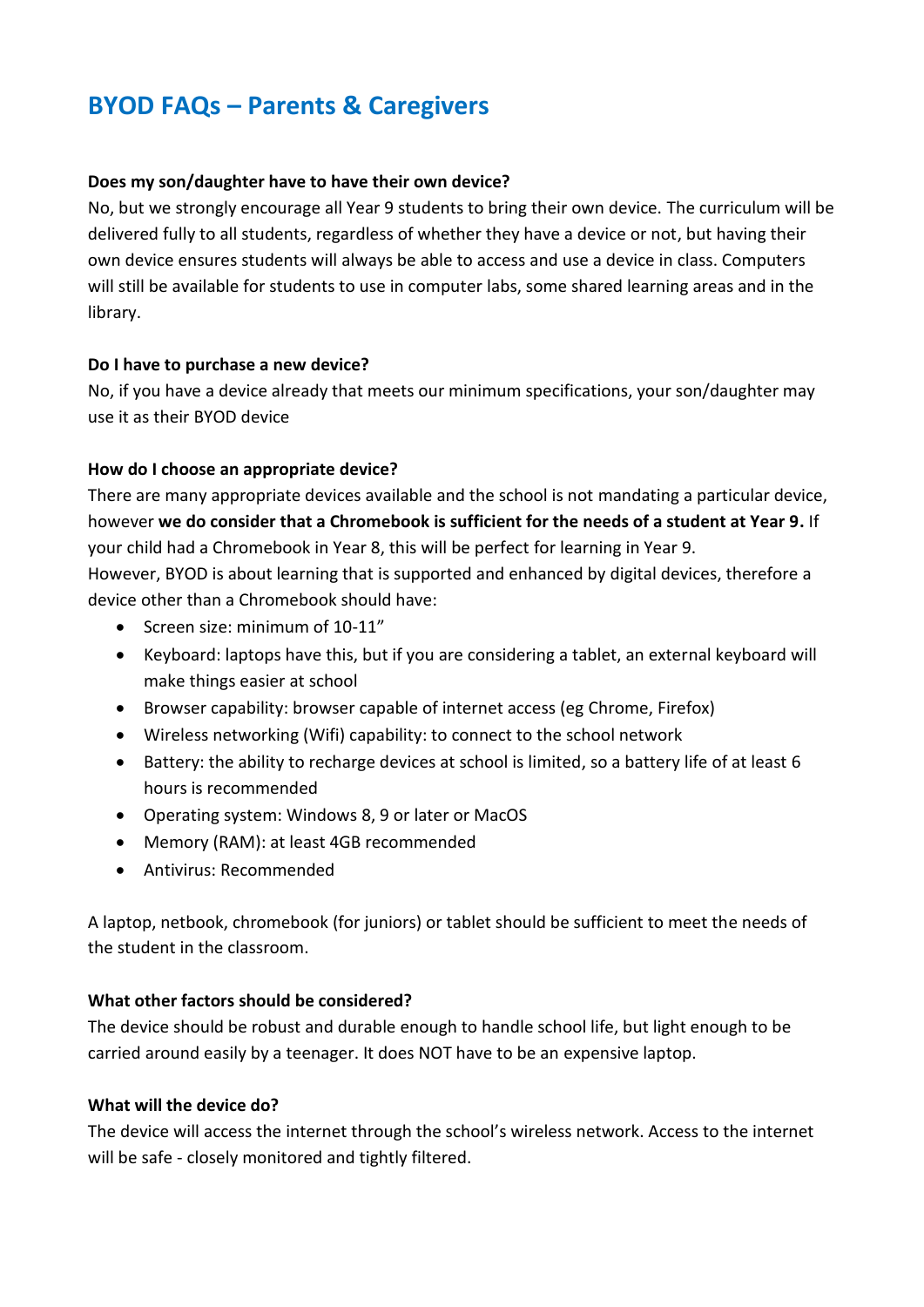#### **Why can't my son/daughter use a smartphone as a device?**

While smartphones are wonderful for taking photos or video, communicating and many short internet searches, the size of the screen makes it unsuitable as a serious tool for learning, and the ability to complete lengthy documents is very limited.

## **What's better, a laptop or a tablet?**

Both have their pros and cons. A laptop is larger, less portable, has lower battery life, but has a full operating system and more specialised functionality for advanced activities. The keyboard allows students to comfortably complete any word processing tasks. Tablets are cheaper, more portable and have a longer battery life, are very good for simple communication and tasks and excellent at taking photos and video clips. They are not suitable for some activities requiring high processing power, memory or full applications, and unless it has an external keyboard, using a table to write lengthy word documents can be difficult.

## **What about software and apps?**

The school is using Google Apps, which includes email, documents, calendars, communications, as well as cloud-based storage for access anytime, anywhere. There are also many free apps and programmes that students will be able to use to support aspects of their learning.

## **Can my son / daughter install personal software on the device?**

Yes. It is a student-owned device, but software used at school must be fit for purpose.

# **What about security of the device at school?**

Responsibility for the security and safekeeping of the device will rest entirely with the student. Classroom security cannot be guaranteed and staff are not permitted to 'mind' devices for students. Students will need to know where their device is at all times and should not leave it unattended. Lockers that the school currently provides for students are not designed for the security and safekeeping of devices. Parents / caregivers should check with their insurers to see what level of protection is provided. The school accepts no responsibility or liability for the loss, damage or theft of any student device.

# **My son / daughter wants to use the device in class but the teacher says no. Why is this?**

The use of a device in the classroom is with the permission of the teacher, and this will be given when using the device is appropriate and fits the learning intentions of the lesson. Sometimes it won't be appropriate to use a device – eg during assessments, or practical work. At other times the teacher may want the device used in a specific way. In all situations, the teacher will decide on the use of the device.

# **Can my son/daughter get help from the teacher in learning how to use the device?**

The teacher may be able to help students with basic usage, but this should not be an expectation of all teachers – and there will be a wide variety of devices in the classroom. Students will need to be confident in using their device and the apps and programs.